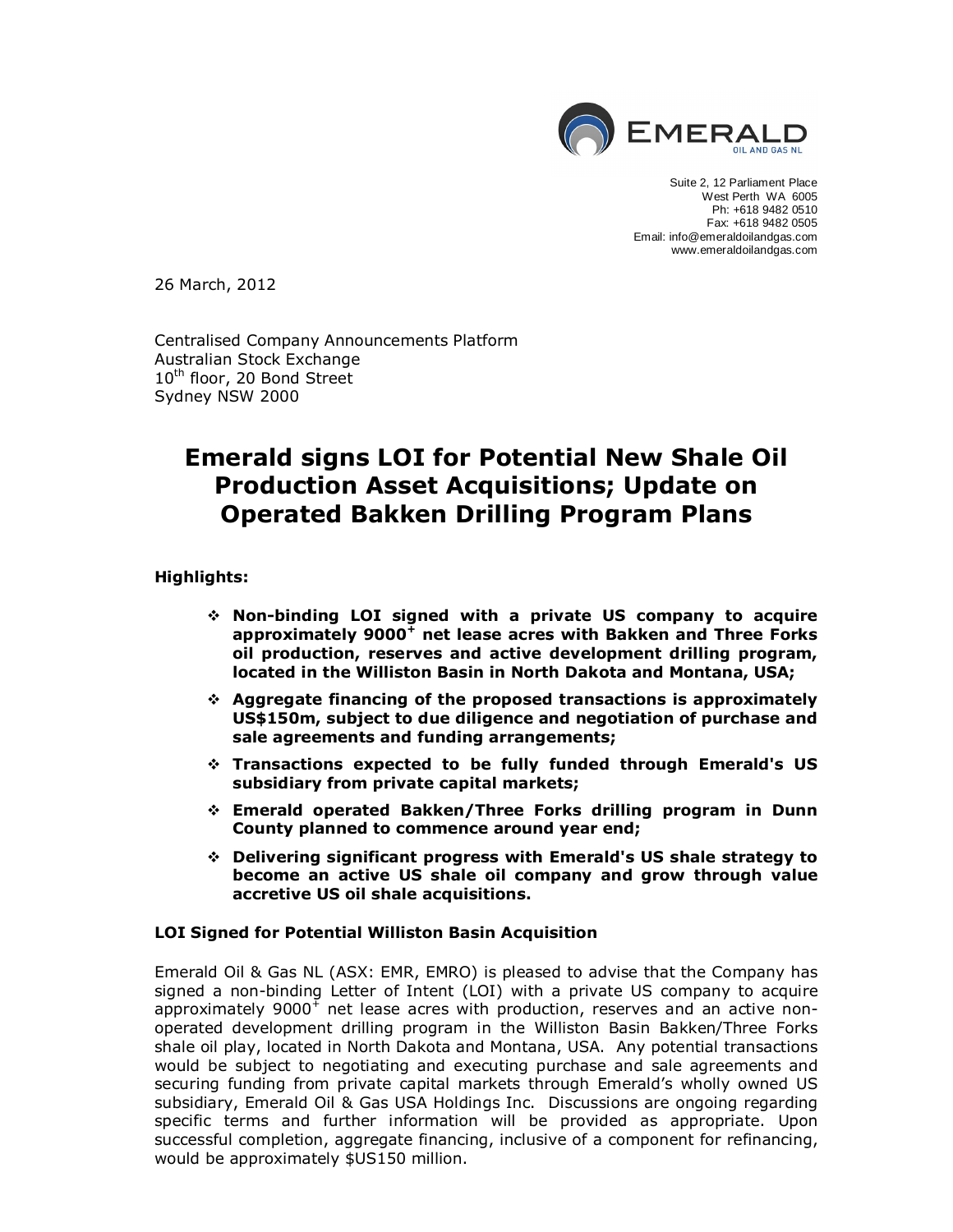Subject to execution of purchase and sale agreements and funding arrangements, this transaction would be Emerald's largest dealing to date as part of its US oil shale growth strategy and would provide the Company with immediate access to substantial oil production and cash flow.

These acquisitions would be the third group of US shale transactions by the Company, following its recent Williston Basin acquisition of 10,500 net acres in Dunn County, North Dakota for \$US11.85 million, as announced on 22 February, 2012 and the acquisition of its Green River Basin assets in May 2011. Other US oil shale acquisition opportunities are also currently being considered.

The new potential acquisitions would significantly expand Emerald's acreage holding in the Williston Basin Bakken/Three Forks shale oil play and are complimentary to its Williston Basin Bakken/Three Forks position in Dunn County, ND, where planning is now underway to commence an operated Bakken/Three Forks drilling program in late 2012 or early 2013.

### **Emerald Operated Bakken/Three Forks Drilling Program in Dunn County**

Emerald's US subsidiary is now in the process of building the necessary internal operating capability to successfully run a single rig continuous drilling program commencing around end 2012 or early 2013. The Company intends to leverage its Transition Services agreement with North Plains Energy, under which North Plains will provide operating support during 2012, up to and including contract drilling of initial wells on behalf of Emerald, if appropriate.

Emerald holds interests in 45 drilling spacing units (DSUs) of 1,280 acres in Dunn County and expects to operate approximately 14 DSUs holding approximately 66% of its net acreage. Emerald's working interests in individual DSUs varies between 1.5% and 75% for a total of 8 net DSUs. Each 1,280 ac DSU can potentially be drilled out with up to 4 middle Bakken wells and 3 Three Forks wells per DSU, for a total of 7 development wells per DSU.

The Company's non-operated DSUs in Dunn County are operated by large, experienced US shale operators such as Hunt, Hess, Marathon, Oxy and others. This provides Emerald with the ability to control the drilling program on the majority of its net acreage, while benefiting from the experience of some of the most seasoned operators in Williston Basin.

### **Significant Progress on US Shale Strategy**

Emerald's US Shale strategy, initially announced in October, 2011, involves growing EMR shareholder value by establishing its wholly owned US subsidiary as an active US oil shale company, selectively pursuing value accretive oil shale acquisitions and accessing US capital markets to fund these acquisitions and related drilling programs. Emerald Directors are particularly pleased with the rapid progress being made on both the transformation of Emerald's US subsidiary into to an active, operating, US shale company and the quality of the acquisition opportunities, both of which represent significant milestones in the Company's growth strategy, consistent with internal planning timetables.